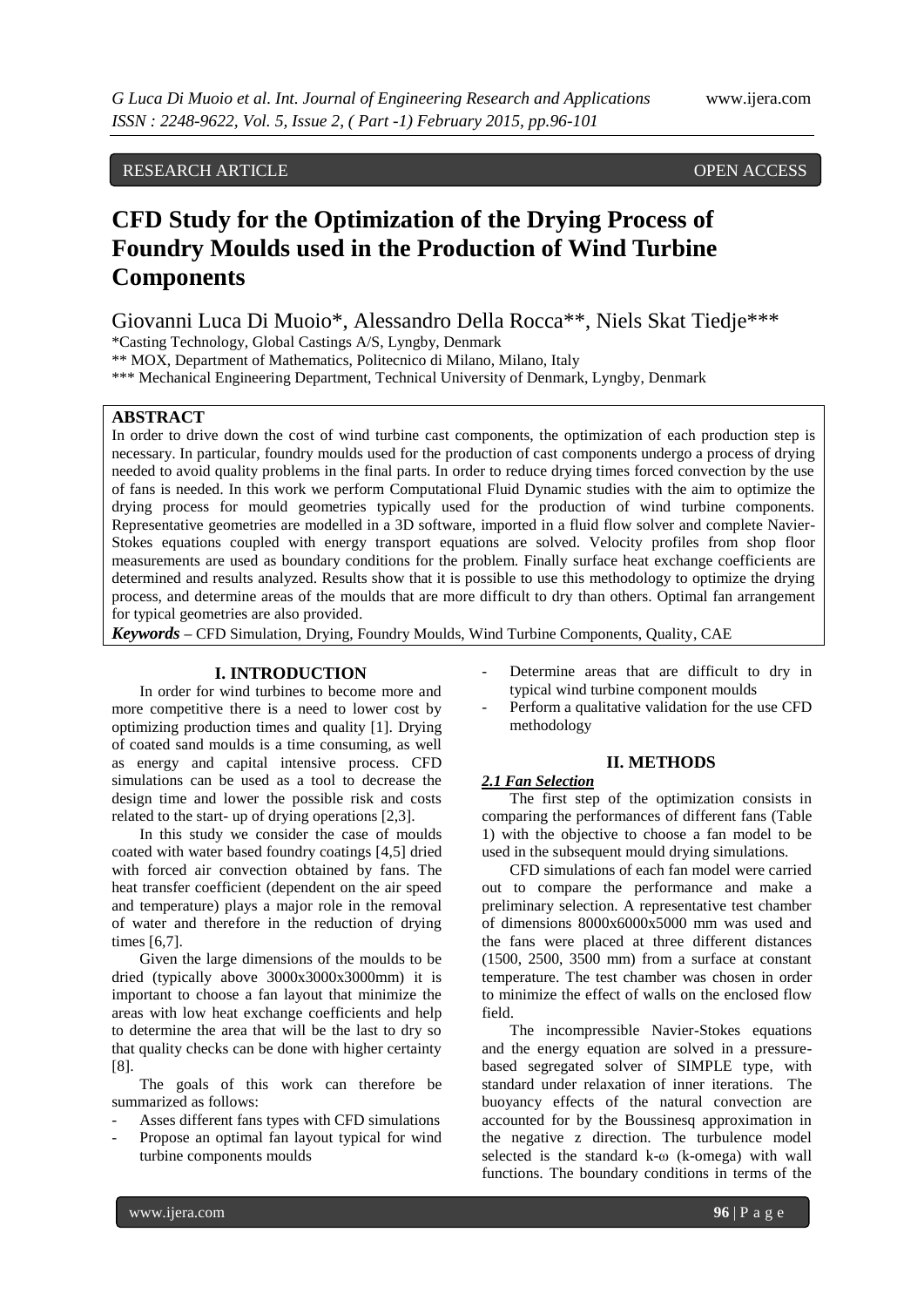velocity field were obtained after technical data from the data sheets of the different fans. A fixed temperature increment is applied between inlet and outlet sections of the fan, in order to trigger the heat transfer effects on the target wall. This temperature difference allows to calculate heat transfer coefficient maps on the target wall, as in Figure B.

The simulations were run in order to compare the performances of three different fan models reported in Table A and to determine the effects of the distance between the fan and the target wall for each model.

**Table 1. Fan models considered in this study.**

|                                                                           | TFV<br>10S        | TFV<br>30S         | <b>TTV</b><br>4500 |
|---------------------------------------------------------------------------|-------------------|--------------------|--------------------|
| Air flow<br>rate max<br>$\lceil m^3/h \rceil$                             | 525               | 3500               | 4500               |
| Air<br>pressure max<br>[Pa]                                               | 80                | 500                | 80                 |
| <b>Power</b><br>input [kW]                                                | 0.1               | 1.2                | 0.23               |
| <b>Dimensions</b><br>$\left[\min x \min \right]$<br>$x$ mm $\overline{a}$ | 300x<br>275 x 330 | 545 x<br>515 x 490 | 210x<br>510 x 510  |

#### *2.2 Moulds Drying*

For the mould drying simulations we start by modeling three representative geometries, namely hub, main foundation and main bearing house in a 3D software. These geometries are then imported into a fluid flow solver where complete Navier-Stokes equations coupled with energy transport equations are solved. Moisture transfer and evaporation are not modelled in order to reduce the modelling effort and reduce the overall computational time, while velocity field and heat exchange coefficient are used to evaluate the effectiveness of different fan layouts.

For the simulation we choose chamber dimensions big enough (typically 10x10x7m) to have a far field stagnation velocity smaller than 1 m/s (as in an ordinary room with still air) [9]. The typical number of mixed cells (tetrahedral, pyramids, hexahedral) in the simulation is around 1.000.000, with a dimensions refined towards the impinging jet and on the target surface. The heat transfer coefficient is computed by assigning a fixed temperature to the target surface and heating up the air with a  $\Delta T = 5^{\circ}$  C as the ambient air flows through the fan.

A qualitative validation of the results is done by comparing the results for the hub with a picture take by infrared camera (moulds areas with higher

surface temperatures represent areas with higher heat exchange coefficients).

## **III. RESULTS**

## *3.1 Fan Selection*

A first qualitative evaluation of the fans can be done visually, by comparing the velocity contours as shown in Fig. 1 for the fan TFV 10 S and a wall distance of 3500 mm. It can be seen that, for this specific fan, the velocity drops to below 1 m/s before reaching the surface at 3500 mm distance.



**Figure 1. Velocity magnitude [m/s] contours over the central section plane for the fan TFV 10 S for a wall distance of 3500 mm.**



**Figure 2. Convective heat transfer coefficient [W/(m<sup>2</sup>K)] distribution over isothermal surface for TFV 10 S fan for a wall distance of 3500 mm.**

As consequence we can see how the heat exchange coefficient field on the target surface is below 5 W/( $m^2K$ ) as shown in Fig. 2.

In order to compare the three different fans we plot the heat exchange coefficients on the x axis of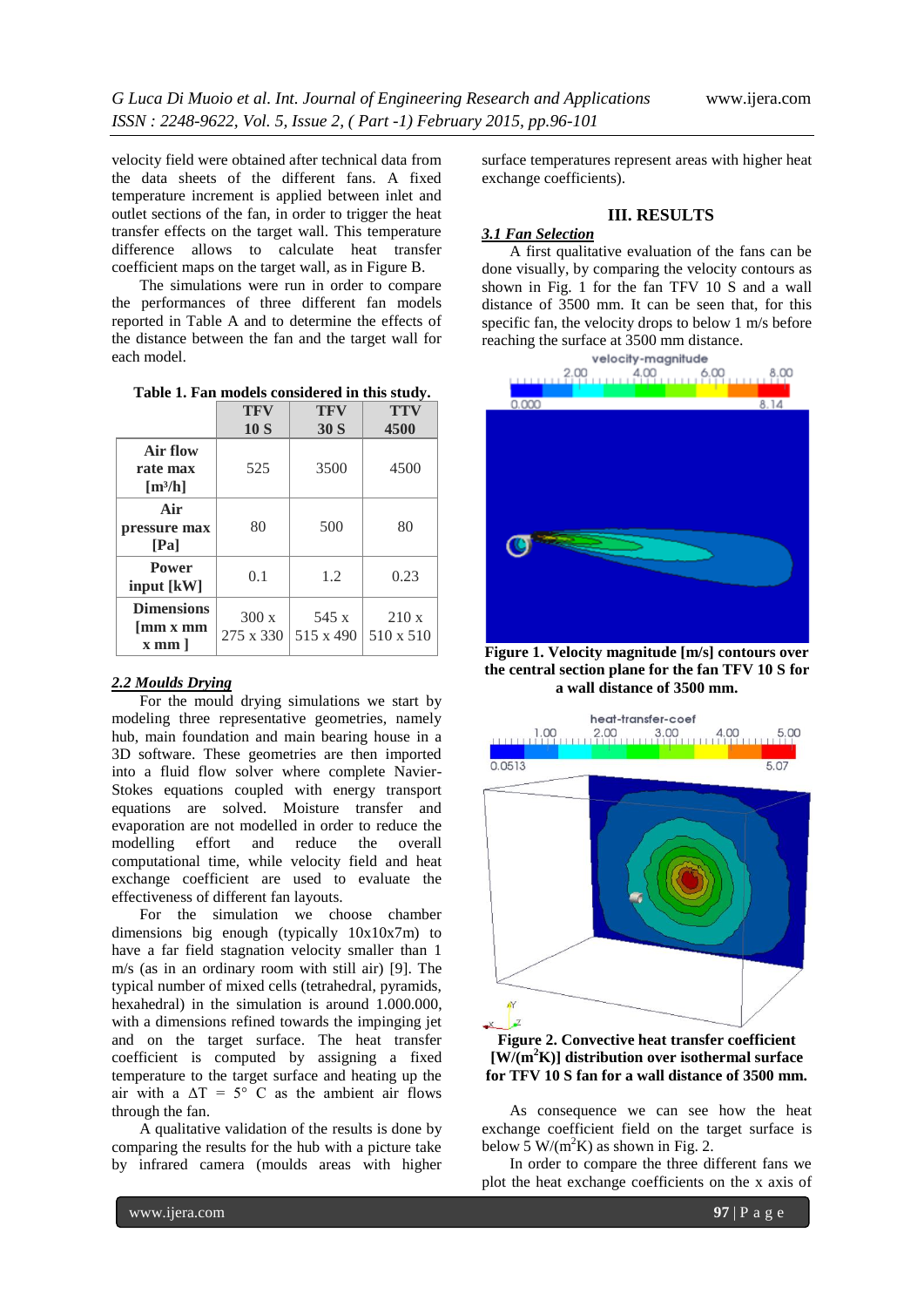the wall at the same y coordinate of the fan center of mass (Fig. 3). We can see how the TTV 4500 fans provides the highest heat exchange coefficient at a fraction of the power used by TFV 30 S. The TFV 10 S provides the smallest heat exchange coefficients.

Additionally, we notice that for all the distances form the surface, the TTV 4500 provides a heat transfer coefficient higher then 10  $W/(m^2K)$  (well above the typical values achievable by natural convection [10]) on an approximately circular area of two meters in diameter.

Based on these results we choose the TTV 4500 for the mould simulations and decide to predimension the number of required fans based on the area of the moulds and the area spanned by a heat transfer coefficient above 10 W/( $m^2K$ ).



**Figure 3. Convective heat transfer coefficient [W/(m <sup>2</sup>K)] distribution for different fans and wall distances along the x axis.**

Figures 4 and 5 show the optimal fan layout

## *3.2 Hub Mould Drying*

chosen for the hub mould using three fans. 400 mm 400 mm

**Figure 4. Optimal fan arrangement for the hub (front view).**



**Figure 5. Optimal fan arrangement for the hub (side view).**

Figure 6 shows how air is channelled in the bottom section of the cavity and exits from the top, thus ensuring a steady air velocity to be maintained above the mould surface. This has beneficial effects on the average heat transfer coefficient which is thus increased with respect to other arrangements



**Figure 6. Velocity magnitude [m/s] isosurfaces. Air stream from the fans is channeled in cavity.**

Figure 7 shows the heat transfer coefficient distribution on the mould surface. It is possible to appreciate that the areas with the lowest values are localized near the corners. This observation allows to determine where localized moisture measurements should be done in real production.

From Figure 8 we see that less than 2% of the total area of the mould is subjected to a heat transfer coefficient of less than 10 W/( $m^2K$ ).

In Figure 9 we see a surface temperature measurement done with infratred camera. The areas near corners have lower temperature due to lower heat exchange coefficient as shown by the simulation.

www.ijera.com **98** | P a g e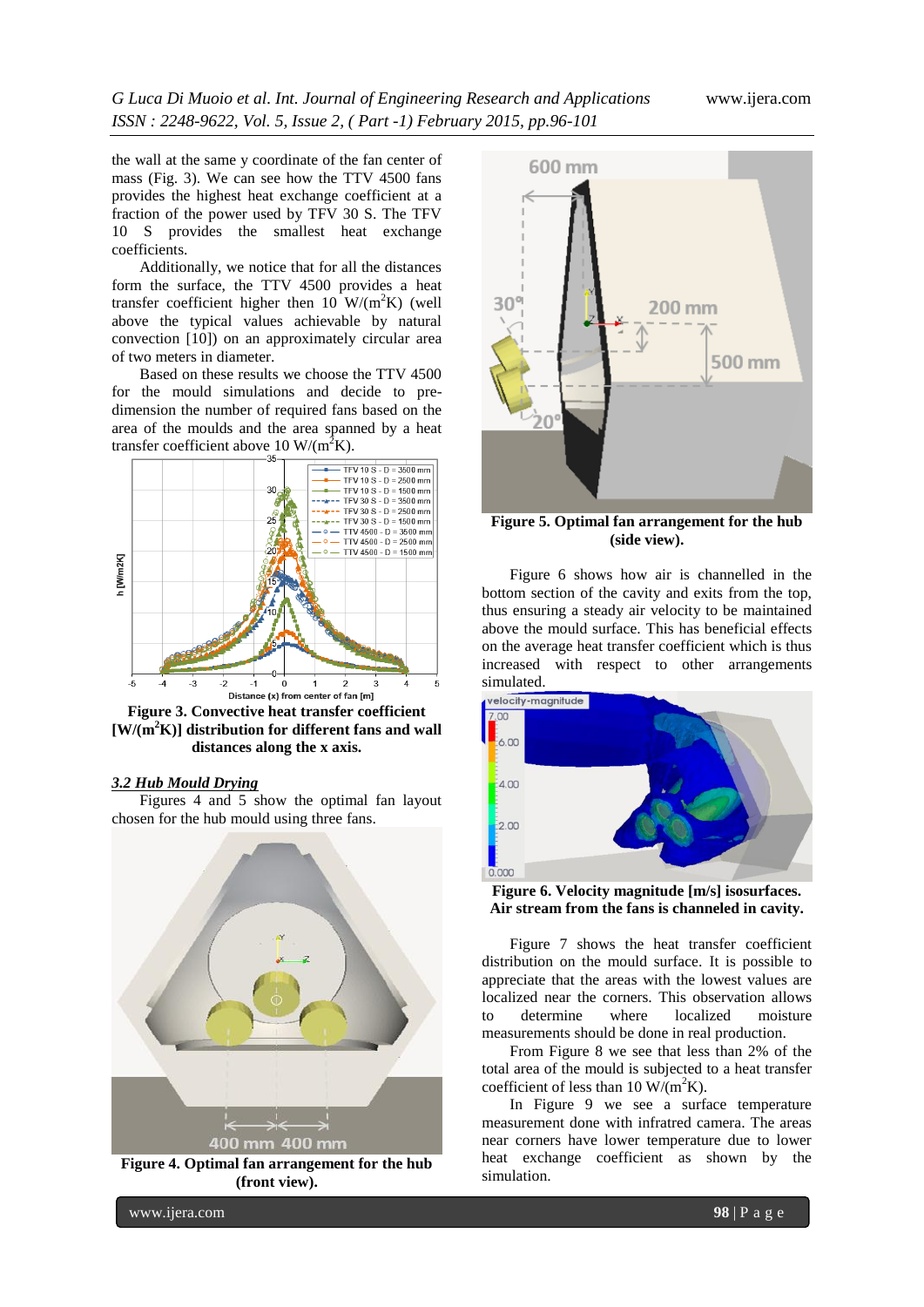

**Figure 7. Convective heat transfer coeffient [W/(m<sup>2</sup>K)] distribution on hub mould.**



**Figure 8. Histogram showing the distribution of the heat exchange coefficient on the hub mould surface.**



**Figure 9. Hub mould surface temperature measurement done with infratred camera. Areas near corners have lower temperatures due to lower heat exchange coefficient as shown by simulation.**

## *3.3 Main Foundation Mould Drying*

The optimal fan arrangement for the main foundation moulds requires six fans due to the larger mould dimensions. In particular we see that the fans are never placed perpendicular to the mould wall (Figure 10) in order to avoid formation of stagnation zones and therefore a reduction of the heat transfer coefficient. This is confirmed by Figure 11 where the jets exiting from the fans can be clearly seen.



**Figure 10. Optimal fan arrangement for main foundation mould.**



**Figure 11. Velocity magnitude [m/s] isosurfaces. Air jets exiting from the fans are clearly visible below the drag.**

The heat transfer coefficients obtained on the surface are concentrated in a lower range as compared to the hub (Figure 12). This means that the drying process of this mould will be necessary slower. However even for this case only less than 5% of the total area is subjected to heat exchange coefficients smaller than 5 W/( $m<sup>2</sup>K$ ). These areas are clearly visible in dark blue in Figure 13 in correspondence of the top areas of the mould surface. Therefore it will be important to assess the moisture of these areas once the drying process is completed in order to ensure a complete drying and to avoid possible problems in quality.

www.ijera.com **99** | P a g e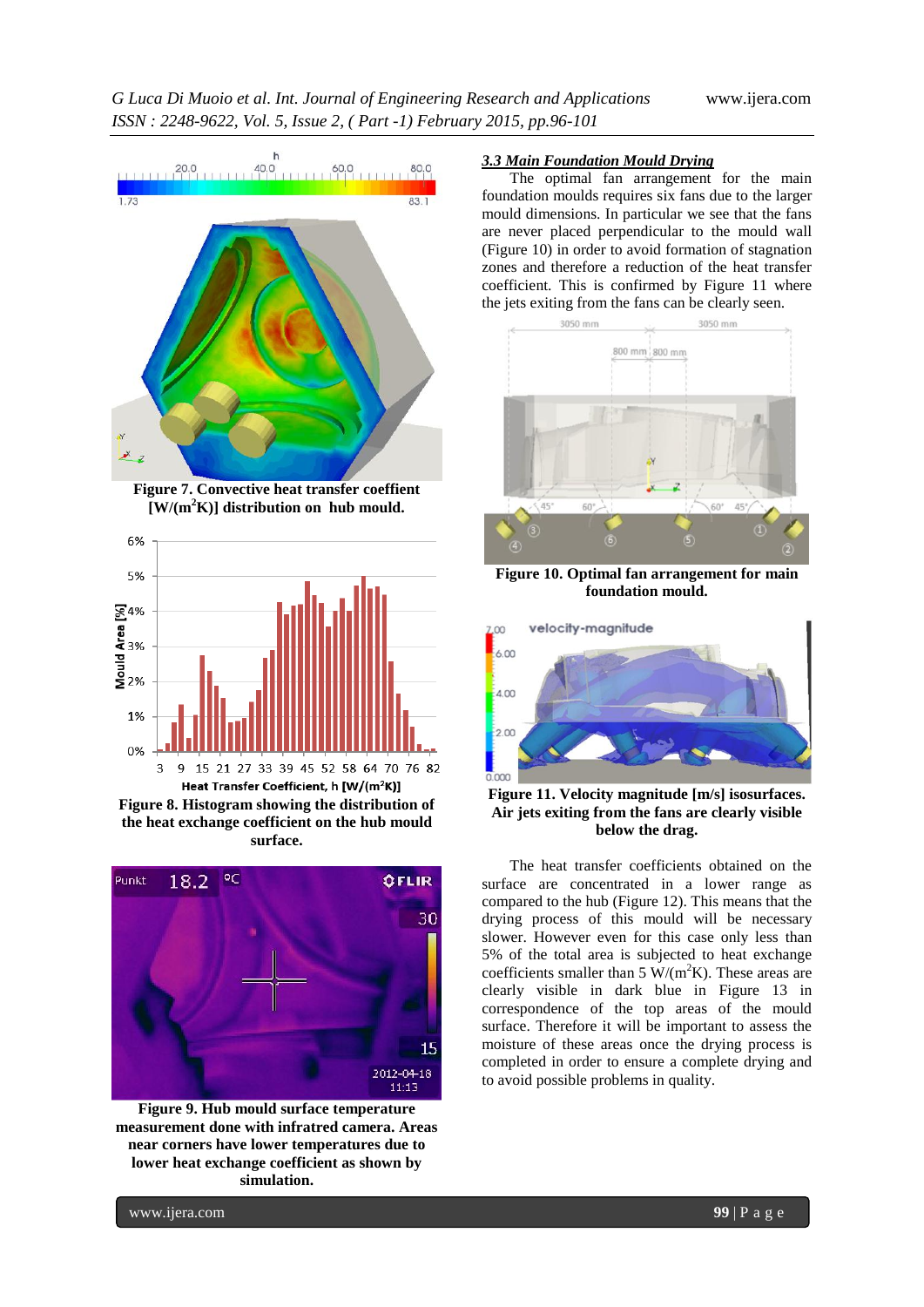# *G Luca Di Muoio et al. Int. Journal of Engineering Research and Applications* www.ijera.com *ISSN : 2248-9622, Vol. 5, Issue 2, ( Part -1) February 2015, pp.96-101*



**Figure 12. Histogram showing the distribution of the heat exchange coefficient on the main foundation mould surface.**



**Figure 13. Convective heat transfer coeffient [W/(m<sup>2</sup>K)] distribution for the main foundation mould.**

## *3.4 Main Bearing House Mould Drying*

The main bearing house requires two fans due to its smaller dimensions (Figure 14). Again the fans are positioned such that the air flow enters tangentially into the mould shape on one side and freely exits from the other as visualized in Figure 15.



**Figure 14. Optimal fan arrangement for main bearing house mould.**



**Figure 15. Velocity magnitude [m/s] isosurfaces. Air stream from the fans is channeled in the cavity.**

With regard to heat transfer coefficients we see that the areas with minimum heat transfer coefficient are localized in the deeper pockets and cavities of the mould (Figure 16). Therefore these will be the areas to be checked for residual moisture after the drying process is completed.



**[W/(m<sup>2</sup>K)] distribution for the main bearing house mould.**

A final check of the heat transfer coefficient distribution (Figure 17) shows that only less than 0.5% of the mould area is subjected to a heat transfer